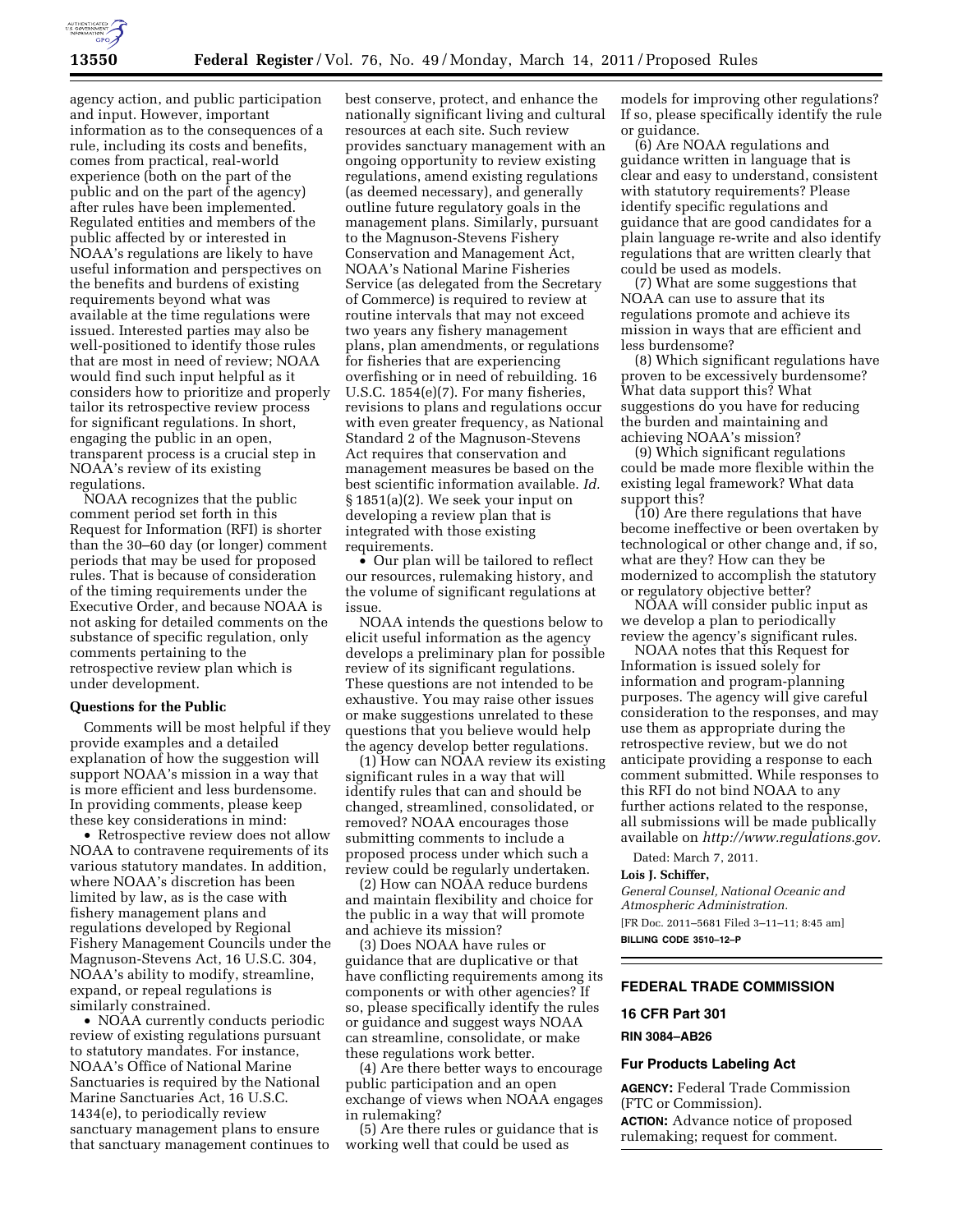**SUMMARY:** In December 2010, Congress passed the Truth in Fur Labeling Act (TFLA), which amends the Fur Products Labeling Act (Fur Act) by: (1) Eliminating the Commission's discretion to exempt fur products of relatively small quantity or value from disclosure requirements; and (2) providing that the Fur Act will not apply to certain fur products obtained through trapping or hunting and sold in face to face transactions. TFLA also directs the Commission to review and allow comment on the Fur Products Name Guide (Name Guide). Accordingly, the Commission publishes this Advance Notice of Proposed Rulemaking (ANPR) and request for comment. In addition to seeking comment on the Name Guide, the Commission, as part of its systematic review of all current FTC rules and guides, requests comment on all of its Fur Act regulations (Fur Rules or Rules).

**DATES:** Written comments must be received by May 16, 2011.

**ADDRESSES:** Interested parties are invited to submit written comments electronically or in paper form by following the instructions in the **SUPPLEMENTARY INFORMATION** section below. Comments in electronic form should be submitted by using the following Web link: *[https://](https://ftcpublic.commentworks.com/ftc/furrulesreview)  [ftcpublic.commentworks.com/ftc/](https://ftcpublic.commentworks.com/ftc/furrulesreview)  [furrulesreview](https://ftcpublic.commentworks.com/ftc/furrulesreview)* (and following the instructions on the Web-based form). Comments filed in paper form should be mailed or delivered to the following address: Federal Trade Commission, Office of the Secretary, Room H–113 (Annex O), 600 Pennsylvania Avenue, NW., Washington, DC 20580, in the manner detailed in the **SUPPLEMENTARY INFORMATION** section below.

**FOR FURTHER INFORMATION CONTACT:**  Matthew Wilshire, (202) 326–2976, Attorney, Division of Enforcement, Bureau of Consumer Protection, Federal Trade Commission, 600 Pennsylvania Avenue, NW., Washington, DC 20580. **SUPPLEMENTARY INFORMATION:** 

#### **I. Background**

#### *A. The Fur Act and Rules*

The Fur Act prohibits misbranding and false advertising of fur products, and requires labeling of most fur products. 15 U.S.C. 69 *et seq.* Pursuant to this Act, the Commission promulgated the Fur Rules to establish disclosure requirements that assist consumers in making informed purchasing decisions. 16 CFR part 301. Specifically, the Fur Act and Rules require fur manufacturers, dealers, and retailers to place labels on products

made entirely or partly of fur disclosing: (1) The animal's name as provided in the Name Guide; (2) the presence of any used, bleached, dyed, or otherwise artificially colored fur; (3) that the garment is composed of paws, tails, bellies, or waste fur, if that is the case; (4) the name or Registered Identification Number of the manufacturer or other party responsible for the garment; and (5) the garment's country of origin. 15 U.S.C. 69b(2); 16 CFR 301.2(a). In addition, manufacturers must include an item number or mark on the label for identification purposes. 16 CFR 301.40. The Fur Rules also provide requirements for advertising fur products. 16 CFR 301.38. Finally, to assist the Commission in enforcing these requirements, the Rules contain recordkeeping requirements. 16 CFR 301.37; 301.41.

Prior to amendment by TFLA, the Fur Act authorized the Commission to exempt fur products of "relatively small quantity or values from labeling requirements. 15 U.S.C. 69(d). Exercising this soon-to-expire authority, the Fur Rules contain a *de minimis*  exemption'' that provides:

If the cost of any fur trim or other manufactured fur or furs contained in a fur product, exclusive of any costs incident to its incorporation therein, does not exceed one hundred fifty dollars (\$150) to the manufacturer of the finished fur product, or if a manufacturer's selling price of a fur product does not exceed one hundred fifty dollars (\$150), and the provisions of paragraphs (b) and (c) of this section are met, the fur product shall be exempted from the requirements of the Act and Regulations in this part. \* \* \* 16 CFR 301.39(a).

Thus, prior to TFLA's effective date, retailers can lawfully sell garments containing fur or fur trim with a component value of \$150 or less without a fur-content label.

## *B. TFLA*

On December 18, 2010, the President signed TFLA into law. That Act contains two amendments to the Fur Act. First, it eliminates the provision in Section 2(d) of the Fur Act that empowered the Commission to exempt fur products "of relatively small quantity or value of the fur or used fur contained therein 15 U.S.C. 69(d). This amendment is effective 90 days from TFLA's enactment—March 18, 2011. Public Law 111–113, § 2. Second, TFLA provides a new exemption for furs sold directly by trappers and hunters to enduse customers in certain face-to-face transactions (''hunter/trapper exemptions):

No provision of [the Fur Act] shall apply to a fur product— $(1)$  the fur of which was

obtained from an animal through trapping or hunting; and (2) when sold in a face to face transaction at a place such as a residence, craft fair, or other location used on a temporary or short term basis, by the person who trapped or hunted the animal, where the revenue from the sale of apparel or fur products is not the primary source of income of such person. Pub. L. No. 111–113, § 3.

TFLA also directs the Commission to initiate a review and opportunity to comment on the Name Guide. TFLA gives the Commission 90 days from enactment to commence the review.

## **II. Future Rule Amendments**

TFLA's amendments will require conforming changes to the Fur Rules. Specifically, there will no longer be a statutory basis for the Fur Rules' *de minimis* exemption, and previously exempted fur products will require labels. Therefore, the Commission must delete the exemption from its Rules. In addition, the Commission will propose revisions making clear that the Fur Rules do not apply to products covered by TFLA hunter/trapper exemption.

Accordingly, the Commission will issue a Notice of Proposed Rulemaking that will propose changes in light of TFLA and may propose other changes in response to comments solicited by this document. Meanwhile, fur products previously covered by the *de minimis*  exemption will be subject to the Fur Act's disclosure requirements, as of March 18, 2011, even though the exemption will remain in the Fur Rules until the Commission issues final amendments. Congress has rescinded the Commission's authority to exempt such products, and, therefore, there is no longer a legal basis for the *de minimis* exemption.

#### **III. Regulatory Review Program**

In light of TFLA's directive, and consistent with the Commission's policy to periodically review its rules and guides, the Commission solicits comments on the Fur Rules in general and the Name Guide in particular. In addition to comments regarding the Name Guide, the Commission seeks comment on, among other things, the economic impact of, and the continuing need for, the Fur Rule provisions; the benefits of the Rules to consumers; and the burdens the Rules place on those subject to its requirements. The Commission seeks comment on the specific questions listed below in Section IV.

#### **IV. Request for Comment**

The Commission solicits comment on the following specific questions related to the Fur Rules: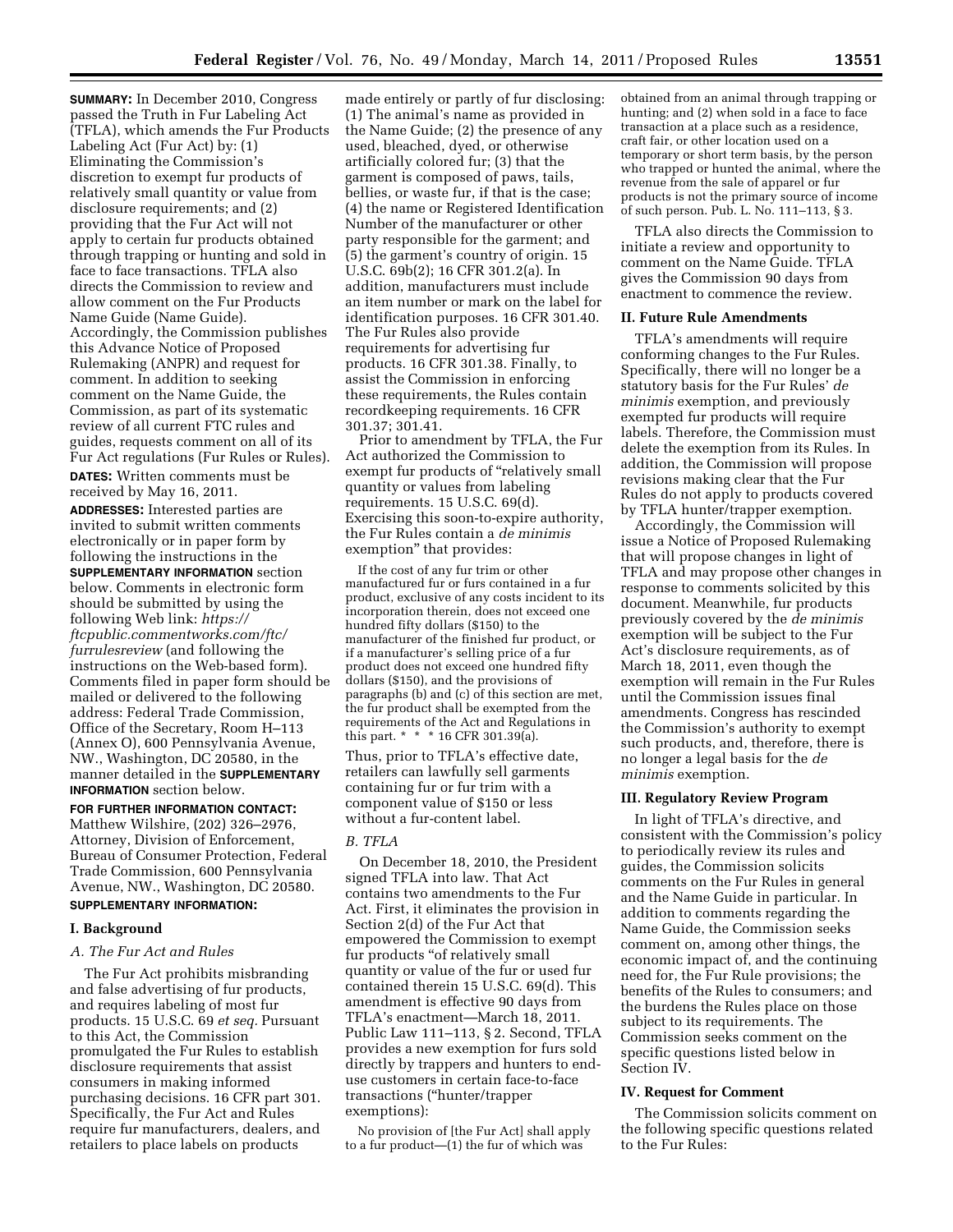(1) Is there a continuing need for the Rules as currently promulgated? Why or why not?

(2) What benefits have the Rules provided to consumers? What evidence supports the

asserted benefits? (3) What modifications, if any, should the Commission make to the Rules to increase their benefits to consumers?

(a) What evidence supports your proposed modifications?

(b) How would these modifications affect the costs and benefits of the Rules for consumers?

(c) How would these modifications affect the costs and benefits of the Rules for businesses, particularly small businesses?

(4) What impact have the Rules had on the flow of truthful information to consumers and on the flow of deceptive information to consumers?

(5) What significant costs have the Rules imposed on consumers? What evidence supports the asserted costs?

(6) What modifications, if any, should be made to the Rules to reduce the costs imposed on consumers?

(a) What evidence supports your proposed modifications?

(b) How would these modifications affect the costs and benefits of the Rules for consumers?

(c) How would these modifications affect the costs and benefits of the Rules for businesses, particularly small businesses?

(7) What benefits, if any, have the Rules provided to businesses, and in particular to small businesses? What evidence supports the asserted benefits?

(8) What modifications, if any, should be made to the Rules to increase its benefits to businesses, and particularly to small businesses?

(a) What evidence supports your proposed modifications?

(b) How would these modifications affect the costs and benefits of the Rules for consumers?

(c) How would these modifications affect the costs and benefits of the Rules for businesses?

(9) What significant costs, including costs of compliance, have the Rules imposed on businesses, particularly small businesses? What evidence supports the asserted costs?

(10) What modifications, if any, should be made to the Rules to reduce the costs imposed on businesses, and particularly on small businesses?

(a) What evidence supports your proposed modifications?

(b) How would these modifications affect the costs and benefits of the Rules for consumers?

(c) How would these modifications affect the costs and benefits of the Rules for businesses?

(11) Provide any evidence concerning consumer perception of the fur names required by the Name Guide. Does this evidence indicate that the Rules should be modified? If so, why, and how? If not, why not?

(12) Provide any evidence concerning whether the Commission should alter the Name Guide to include additional fur names or to eliminate certain names already listed.

Does this evidence indicate that the Rules should be modified? If so, why, and how? If not, why not?

(13) What evidence is available concerning the degree of industry compliance with the Rules? Does this evidence indicate that the Rules should be modified? If so, why, and how? If not, why not?

(14) Are any of the Rules' requirements no longer needed? If so, explain. Please provide supporting evidence.

(15) What potentially unfair or deceptive practices concerning the labeling and advertising of fur products, if any, are not covered by the Rules?

(a) What evidence demonstrates the existence of such practices?

(b) With reference to such practices, should the Rules be modified? If so, why, and how? If not, why not?

(16) Should the Rules continue to require that fur products manufactured for use in pairs or groups be firmly attached to each other when delivered to the purchaserconsumer or be individually labeled? Why or why not? Please provide any supporting evidence.

(17) What modifications, if any, should be made to the Rules to account for changes in relevant technology or economic conditions?

(a) What evidence supports the proposed modifications?

(b) How would these modifications affect the costs and benefits of the Rules for consumers and businesses, particularly small businesses?

(18) Do the Rules overlap or conflict with other Federal, State, or local laws or regulations? If so, how?

(a) What evidence supports the asserted conflicts?

(b) With reference to the asserted conflicts, should the Rules be modified? If so, why, and how? If not, why not?

(19) Are there foreign or international laws, regulations, or standards with respect to the fur labeling that the Commission should consider as it reviews the Rules? If so, what are they?

(a) Should the Rules be modified in order to harmonize with these foreign or international laws, regulations, or standards? If so, why, and how? If not, why not?

(b) How would such harmonization affect the costs and benefits of the Rules for consumers and businesses, particularly small businesses?

Interested parties are invited to submit written comments electronically or in paper form. Comments should refer to "Fur Rules Review, Matter No. P074201'' to facilitate the organization of comments. We must receive your comment by May 16, 2011. Please note that your comment—including your name and your State—will be placed on the public record of this proceeding, including on the publicly accessible FTC Web site, at *[http://www.ftc.gov/os/](http://www.ftc.gov/os/publiccomments.shtm) [publiccomments.shtm.](http://www.ftc.gov/os/publiccomments.shtm)* 

Because comments will be made public, they should not include any sensitive personal information, such as any individual's Social Security

Number; date of birth; driver's license number or other State identification number, or foreign country equivalent; passport number; financial account number; or credit or debit card number. Comments also should not include any sensitive health information, such as medical records or other individually identifiable health information. In addition, comments should not include ''trade secret or any commercial or financial information which is obtained from any person and which is privileged or confidential'' as provided in Section 6(f) of the Federal Trade Commission Act (AFTC Act), 15 U.S.C. 46(f), and FTC Rule 4.10(a)(2), 16 CFR 4.10(a)(2). Comments containing matter for which confidential treatment is requested must be filed in paper form, must be clearly labeled AConfidential, and must comply with FTC Rule  $4.9(c).1$ 

Because paper mail addressed to the FTC is subject to delay due to heightened security screening, please consider submitting your comments in electronic form. Comments filed in electronic form should be submitted using the following Web link: *[https://](https://ftcpublic.commentworks.com/ftc/furrulesreview) [ftcpublic.commentworks.com/ftc/](https://ftcpublic.commentworks.com/ftc/furrulesreview)  [furrulesreview](https://ftcpublic.commentworks.com/ftc/furrulesreview)* (and following the instructions on the Web-based form). To ensure that the Commission considers an electronic comment, you must file it on the Web-based form at the Web link *[https://ftcpublic.commentworks.com/](https://ftcpublic.commentworks.com/ftc/furrulesreview) [ftc/furrulesreview.](https://ftcpublic.commentworks.com/ftc/furrulesreview)* If this notice of proposed rulemaking appears at *[http://](http://www.regulations.gov/search/Regs/home.html#home) [www.regulations.gov/search/Regs/](http://www.regulations.gov/search/Regs/home.html#home) [home.html#home,](http://www.regulations.gov/search/Regs/home.html#home)* you may also file an electronic comment through that Web site. The Commission will consider all comments that regulations.gov forwards to it. You may also visit the FTC Web site at *<http://www.ftc.gov>*to read the notice of proposed rulemaking and the news release describing it.

A comment filed in paper form should include the "Fur Rules Review, Matter No. P074201'' reference both in the text and on the envelope, and should be mailed or delivered to the following address: Federal Trade Commission, Office of the Secretary, Room H–113 (Annex O), 600 Pennsylvania Avenue, NW., Washington, DC 20580. The FTC is requesting that any comment filed in paper form be sent by courier or overnight service, if possible, because

<sup>&</sup>lt;sup>1</sup>The comment must be accompanied by an explicit request for confidential treatment, including the factual and legal basis for the request, and must identify the specific portions of the comment to be withheld from the public record. The request will be granted or denied by the Commission's General Counsel, consistent with applicable law and the public interest. *See* FTC Rule 4.9(c), 16 CFR 4.9(c).